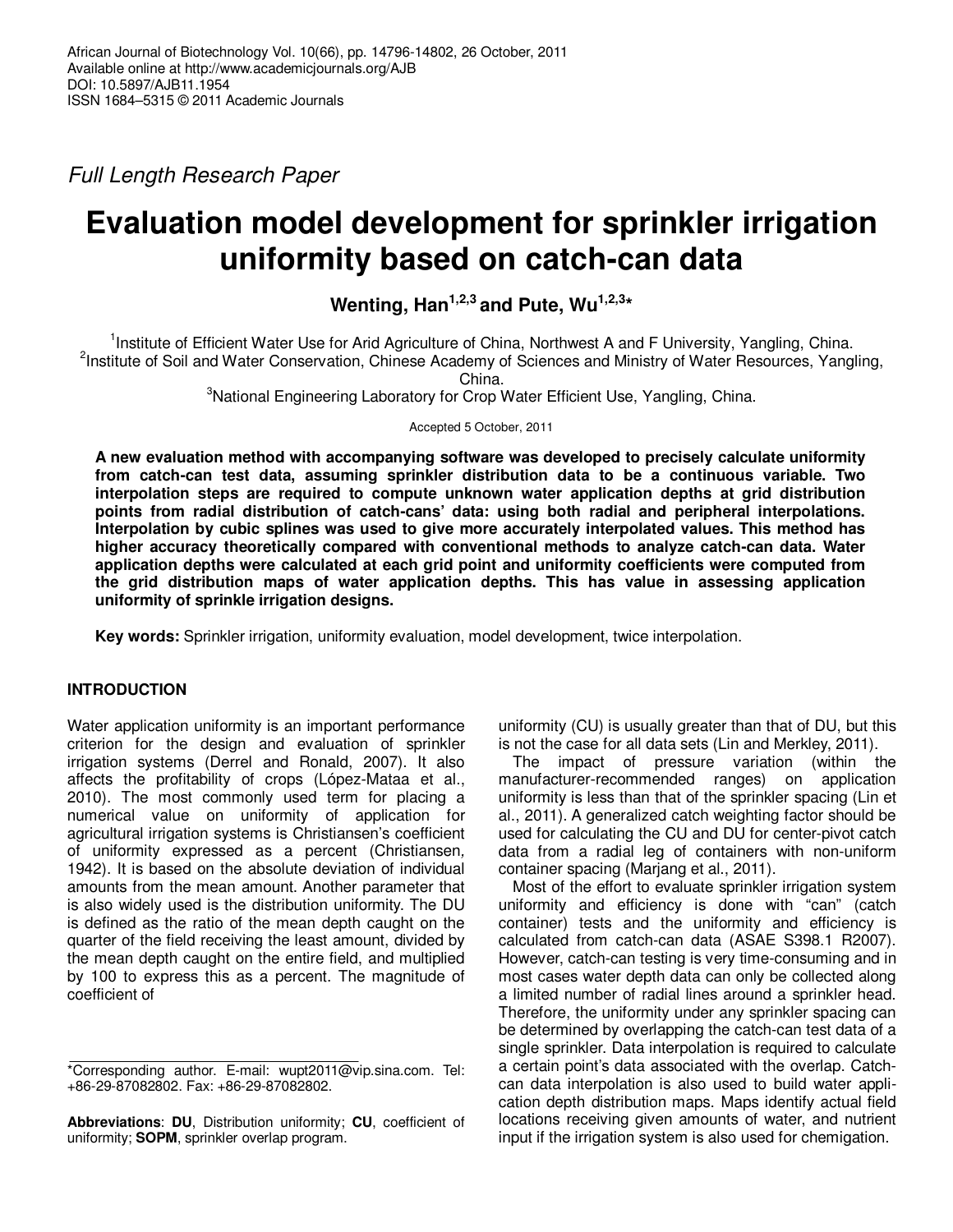

Observation Point



The most commonly-used interpolation method is linear interpolation in which unknown data is found from the surrounding three or four known catch-can data points (Evans, 1995). This method assumes that water application depth is a random variable. However, that assumption may not be true if sprinkler distribution patterns have highly predictable shapes. In such a case, application depth may be directly calculated, assuming application depths not to be randomly distributed. This research provides an interpolation algorithm to prepare distribution maps of water depth from catch-can test data for a sprinkler irrigation system. Uniformity parameters (DU and CU) are then calculated from the distribution maps of application depth. This method assumes that water application depth is a continuous variable.

### **MODEL DEVELOPMENT**

The water application depth of an irrigation system is not uniform across a field. It depends on the sprinkler design, sprinkler spacing, operating pressure and orientation, wind speed and direction, pressure distribution in the sprinkler lateral and field topography. Developing a theoretical formula for the distribution of application depths is difficult. Practically, catch-can tests and /or computer simulation models are often used to collect and estimate water application depth at a limited number of field locations. If the number of observation points is sufficiently large, a map showing the application depth



Interpolated Point

**Figure 2.** Grid distribution of interpolated points around single sprinkler head.

can be built from these data points with an acceptable accuracy.

For a sprinkler in fixed irrigation systems, available data points are typically in spider-web distributions as shown in Figure 1. There are a number of data points along each radial line and the data points usually have the same spacing. A grid of data points is required to prepare distribution maps of water depth as shown in Figure 2. Double interpolation is needed to convert radial data points into grid point data.

In Figure 3, there are six radial lines named  $l_1$ ,  $l_2$ ,  $l_3$ ,  $l_4$ ,  $l_5$ and  $l_6$ , with catch-cans placed along these six lines and having the same spacing.  $D_{m \times n}$  are estimates of depth of water applied at any grid point  $P_{m \times n}$  in which the subscripts  $m$  and  $n$  are the two dimensional grid coordinates. So, point  $P_{m \times n}$  is the intersection of lines m and n. The polar radius  $r_{m \times n}$  of point  $P_{m \times n}$  is the semi-diameter of circle  $\Phi_a$  while  $a_1$ ,  $a_2$ ,  $a_3$ ,  $a_4$ ,  $a_5$  and  $a_6$  are the intersection points of  $\Phi_a$  and lines  $l_1$ ,  $l_2$ ,  $l_3$ ,  $l_4$ ,  $l_5$  and  $l_6$ .

The algorithm for double cubic spline interpolation to calculate  $D_{m \times n}$  can be divided into two steps: radial interpolation and peripheral interpolation. Radial interpolation concerns water depths  $D_{ai}$  of points  $a_i$  $(i=1,2,3...6)$  along each line. Smoother interpolated values can be obtained with the cubic spline interpolation method. For example, the water depth  $D_{a1}$  can be estimated as follows:

$$
D_{a1} = f (d_1, d_2, \ldots, d_j) \tag{1}
$$

Where, *j* is the total number of observation points along a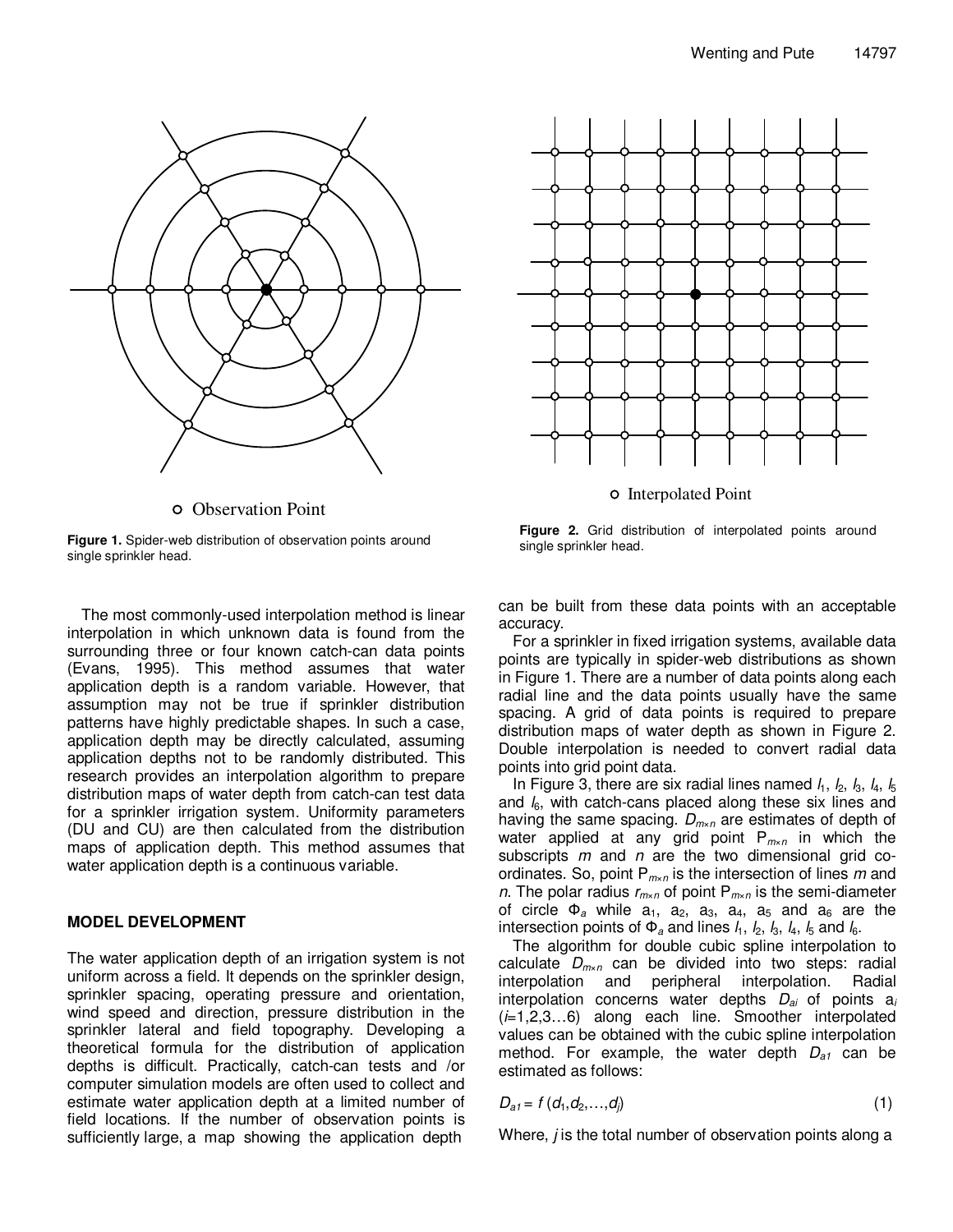

**Figure 3.** Two-dimensional interpolation**.** 

radial line  $l_1$ ; f is the cubic spline interpolating function;  $d_i$  $(i=1,2,3,...)$  is the depth at observation points along line  $l_1$ . Other estimates of water depth, namely  $D_{a2}$ ,  $D_{a3}$ ,  $D_{a4}$  $D_{\rm a5}$  and  $D_{\rm a6}$  can be obtained in a similar way.

The second step, peripheral interpolation, estimates the value of a water depth  $D_{m \times n}$  at grid point  $P_{m \times n}$  from  $D_{a1}$ ,  $D_{a2}$ ,  $D_{a3}$ ,  $D_{a4}$ ,  $D_{a5}$ , and  $D_{a6}$  using.

$$
D_{m \times n} = f(D_{a1}, D_{a2}, D_{a3}, D_{a4}, D_{a5}, D_{a6})
$$
 (2)

In this way, the unknown water depths in a grid distribution can be interpolated from known observation points obtained by tests. Therefore, radial point data from catchcan tests can be converted into grid point data and distribution maps of water depth can be obtained under any sprinkler spacings. Then application uniformity can be calculated based on the interpolated water depth distribution. The interpolated coefficient of uniformity (CU) is:

$$
CU = 100 * \left\{ 1.0 - \frac{\sum |D_{m \times n} - \overline{D}|}{\overline{D}} \right\}
$$
 (3)

Where,  $\overline{D}$  = average application depth over the whole field.

The interpolated distribution uniformity is:

 $DU = \frac{\text{Meandepthon a quarter of interpolated grid points receiving east amounts}}{100\%} \times 100\%$ Meandepthon all interpolated gridpoints

(4)

Several empirical studies of sprinkler irrigation uniformity found essentially linear relationships between CU and DU. Numerous studies concluded that distributions of sprinkler application depths in field conditions are often properly described by a normal distribution function (Bliesner and Keller, 2001). A commonly accepted equation is:

$$
DU_{KB} = 0.63CU + 37.0 \tag{5}
$$

Li and Rao, (1999) obtained a similar equation from permanent set sprinkler irrigation tests under 12 m  $\times$  12 m, 6 m  $\times$  14 m and 15 m  $\times$  15 m irrigation spacings:

$$
DU_{L} = 1.21CU + 24 \qquad (r^{2} = 0.94, n = 25) \tag{6}
$$

Where,  $r$  is correlation coefficient;  $n$  is sample number. The CU varied from 44 to 98% in tests.

#### **RESULTS AND DISCUSSION**

From interpolated water depths, a set of uniformity parameters were calculated for several spacings between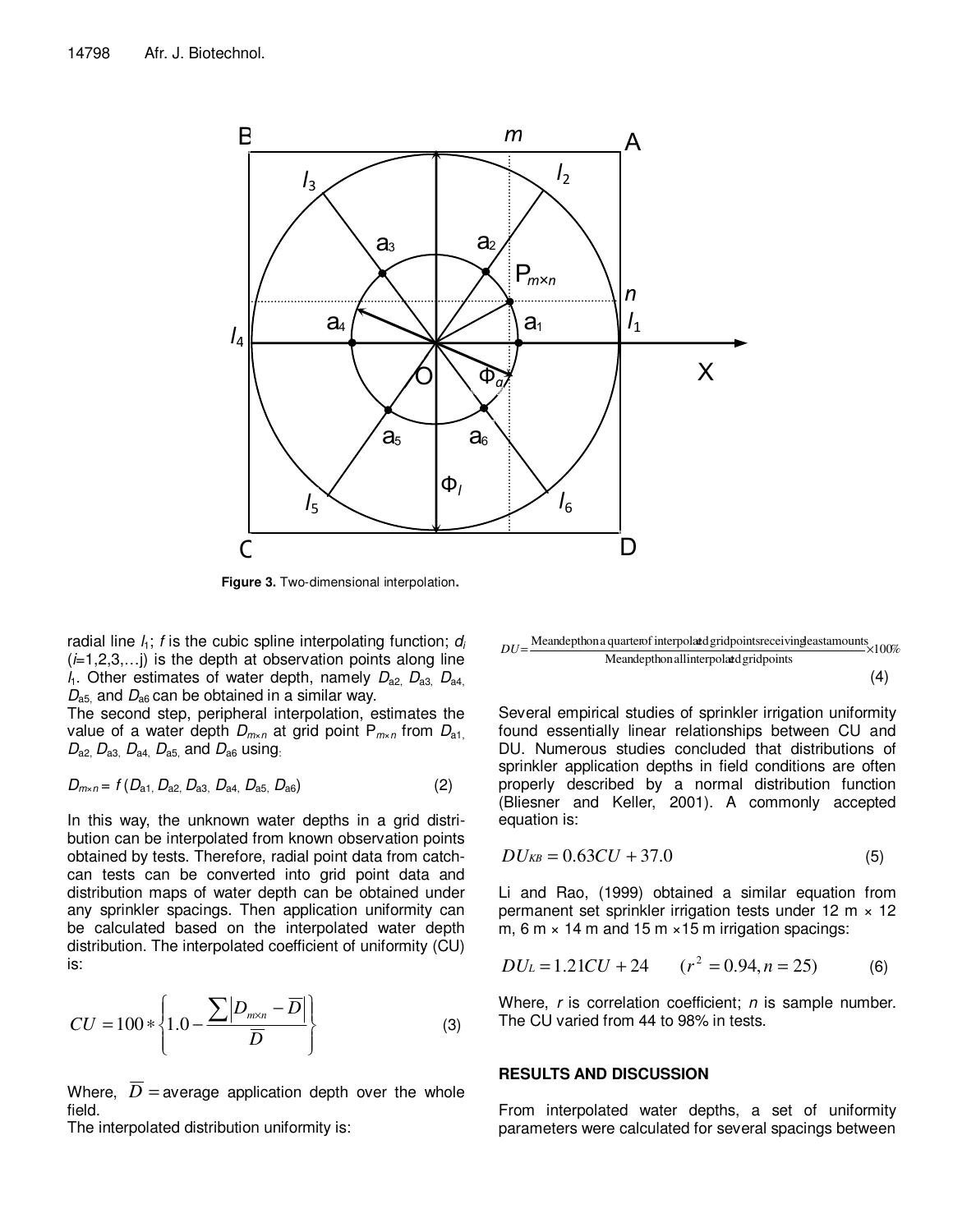| Radial                                                           |                  | 0   |     |     |     | 4   | 5   | 6   |     | 8   | 9   | 10  | 11  | 12  | 13  | 14  | 15   | 16              | 17  | 18  |
|------------------------------------------------------------------|------------------|-----|-----|-----|-----|-----|-----|-----|-----|-----|-----|-----|-----|-----|-----|-----|------|-----------------|-----|-----|
| distance (m)                                                     |                  |     |     |     |     |     |     |     |     |     |     |     |     |     |     |     |      |                 |     |     |
| Water<br>depths<br>along<br>different<br>radial<br>lines<br>(mm) | 0 <sup>5</sup>   | 8.7 | 8.6 | 6.2 | 3.3 | 3.5 | 3.8 | 5.1 | 6.9 | 5.2 | 3.6 | 2.9 | 2.6 | 3.5 | 2.5 | 1.0 | 0.3  | 0.0             | 0.0 | 0.0 |
|                                                                  | $60^\circ$       | 8.7 | 8.7 | 6.5 | 3.2 | 3.4 | 3.9 | 4.1 | 6.4 | 4.9 | 4.0 | 3.7 | 3.2 | 3.1 | 2.0 | 2.5 | .2   | 0.7             | 0.3 | 0.0 |
|                                                                  | $120^{\circ}$    | 8.7 | 8.7 | 6.6 | 3.5 | 3.8 | 4.2 | 4.7 | 5.8 | 4.9 | 4.6 | 3.9 | 3.3 | 3.4 | 2.9 | 2.9 | 1.9  | .5              | 0.9 | 0.3 |
|                                                                  | $180^\circ$      | 8.7 | 8.8 | 6.7 | 3.9 | 4.3 | 4.8 | 5.2 | 5.6 | 4.6 | 4.2 | 3.0 | 2.0 | 3.1 | 2.2 | 2.6 | 2.0  |                 | 1.3 | 0.6 |
|                                                                  | $240^\circ$      | 8.7 | 8.7 | 6.5 | 3.7 | 3.6 | 4.4 | 4.5 | 5.4 | 4.8 | 4.3 | 3.6 | 3.3 | 3.2 | 2.5 | 2.7 | . .4 | $\overline{.4}$ | 0.8 | 0.3 |
|                                                                  | 300 <sup>°</sup> | 8.7 | 8.7 | 6.4 | 3.9 | 3.5 | 4.6 | 4.7 | 6.3 | 4.5 | 4.9 | 3.8 | 3,9 | 3.7 | 2.8 | 2.2 | .2   | 0.9             | 0.3 | 0.0 |

**Table 1.** Water depth data under catch-can testing for a 30 PSH sprinkler.



**Figure 4.** Distribution map of water depth for single 30 PSH sprinkler head

sprinklers. To do this, a sprinkler overlap program "SOPM" (sprinkler overlap program using MATLAB) was developed. In this program, cubic spline interpolation can be done quickly after inputting the original data for observation points of the catch-can tests. The catch-can tests were conducted with six radial lines for a Rain Bird 30 PSH sprinkler (Throw distance:  $r = 18$  m) and the water depths along these lines are shown in Table 1.

The water depth distribution map and contour map for this single 30 PSH sprinkler head are shown in Figures 4 and 5. A distribution map of water depth overlap and contour map for 30 PSH sprinklers in  $22 \times 22$  m spacing are shown in Figures 6 and 7.

From maps of water depth on a grid distribution, the

four uniformity parameters (CU, DU, DU<sub>KB</sub>, and DU<sub>L</sub>) were calculated for several spacings (Tables 2 and 3 and Figure 7).

From Tables 2 and 3 and Figure 7, the distribution uniformity  $DU_{KB}$ , (Equation 5) closely followed the value of distribution uniformity DU (Equation 4). DU<sub>KB</sub>, was slightly greater than DU with the spacing coefficient being less than 1.20 while the spacing coefficient was greater than 1.20. The  $DU_L$ , (Equation 6) closely followed the variation of distribution uniformity DU, but had higher values than DU and  $DU_{KB}$ . The uniformities fall generally when spacing distance increased for a square spacing (Table 2 and Figure 7), while the uniformities reached their highest values (CU = 82.0, DU = 71.4, DU<sub>KB</sub> = 71.4,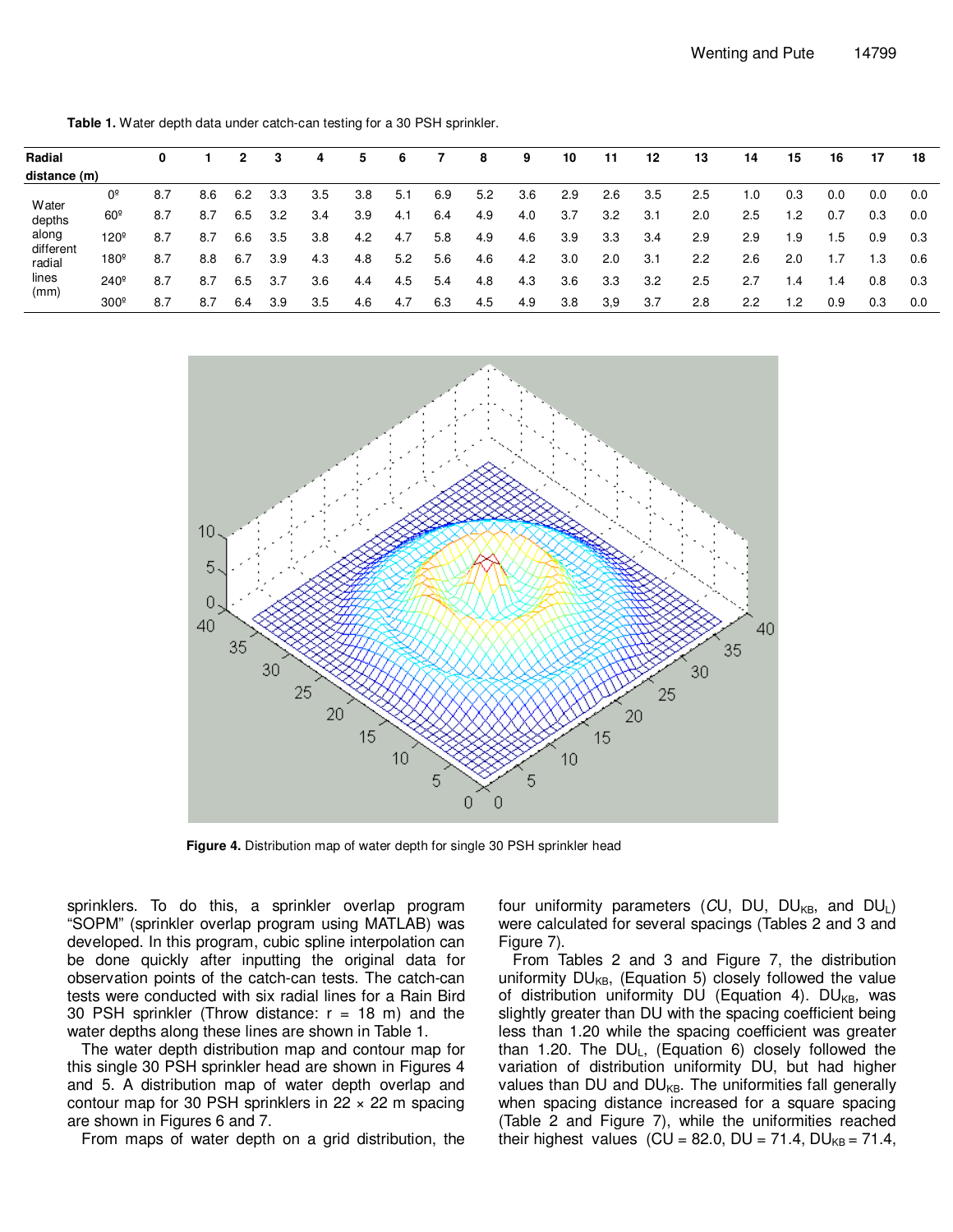

**Figure 5.** Distribution contour map of water depth for single 30 PSH sprinkler head



**Figure 6.** Distribution map of water depth overlap for four 30 PSH sprinklers in 22×22m spacings.

and  $DU_L$  = 75.3) when spacing coefficient was equal to 1.20 under the regular triangle spacing (Table 3 and Figure 7).

## **Conclusion**

Interpolation of catch-can test data is required to prepare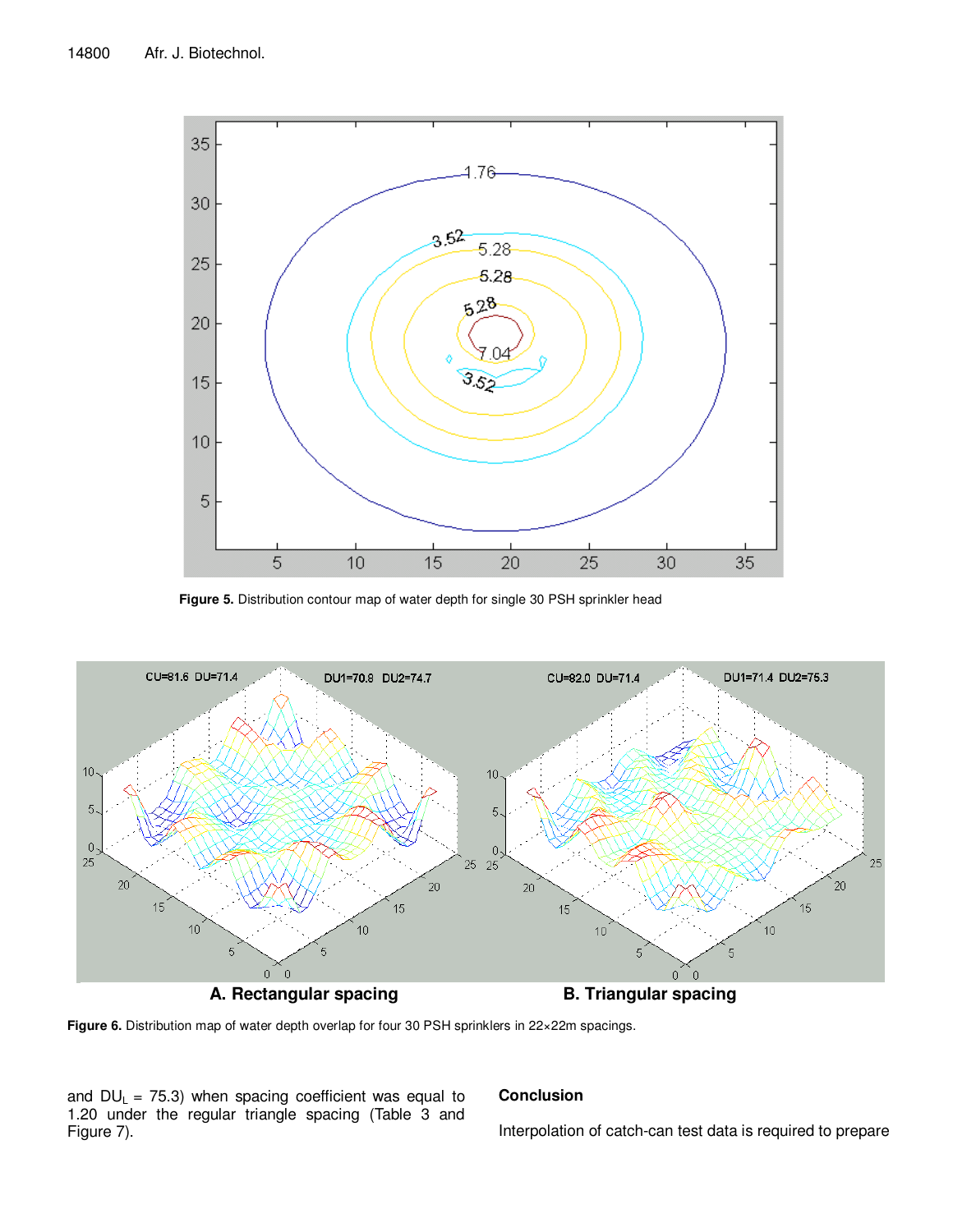

**Figure 7.** Distribution map of water depth overlap for four 30 PSH sprinklers in 22×22m spacings **Figure 7.** Distribution map of water depth overlap for four 30 PSH sprinklers in 22×22m spacings

**Table 2.** Water application uniformity for 30 PSH sprinklers under square spacing with different spacings.

| Spacing                 | $k = 1.00$ | $k = 1.05$ | $k = 1.10$ | $k = 1.15$ | k=1.20    | $k = 1.25$ | $k = 1.30$ | $k = 1.35$ | k=1.40  |
|-------------------------|------------|------------|------------|------------|-----------|------------|------------|------------|---------|
| Uniformity              | $(l=18m)$  | $(l=19m)$  | $(l=20m)$  | $(l=21m)$  | $(l=22m)$ | $(I=23m)$  | $(l=23m)$  | (I=24m)    | (l=25m) |
| CU                      | 85.1       | 83.2       | 81.4       | 81.1       | 81.6      | 81.2       | 81.2       | 79.1       | 76.2    |
| DU                      | 75.2       | 73.2       | 70.1       | 69.9       | 71.4      | 71.1       | 71.1       | 67.3       | 62.6    |
| <b>DU</b> <sub>KB</sub> | 76.2       | 73.2       | 70.4       | 69.9       | 70.8      | 70.1       | 70.1       | 66.7       | 62.1    |
| DU <sub>L</sub>         | 78.9       | 76.6       | 74.5       | 74.1       | 74.7      | 74.3       | 74.3       | 71.7       | 68.1    |

k-spacing coefficient; l-distance of spacing, l=kr, where r is throw distance of sprinkler, r=18m.

**Table 3.** Water application uniformity for 30 PSH sprinklers under regular triangle spacing with different spacings.

| <b>Spacing</b>   | $k = 1.00$ | $k = 1.05$ | $k = 1.10$ | $k = 1.15$ | $k = 1.20$ | $k = 1.25$ | $k = 1.30$ | $k = 1.35$ | $k = 1.40$ |
|------------------|------------|------------|------------|------------|------------|------------|------------|------------|------------|
| Uniformity       | $(l=18m)$  | $(l=19m)$  | $(l=20m)$  | (l=21m)    | $(l=22m)$  | (I=23m)    | $(I=23m)$  | $(l=24m)$  | $(l=25m)$  |
| CU               | 80.3       | 78.6       | 79.1       | 80.9       | 82.0       | 80.6       | 80.6       | 78.5       | 76.0       |
| DU               | 67.0       | 65.2       | 65.9       | 69.2       | 71.4       | 70.9       | 70.9       | 67.5       | 64.5       |
| DU <sub>KB</sub> | 68.6       | 66.0       | 66.7       | 69.6       | 71.4       | 69.1       | 69.1       | 65.8       | 61.8       |
| <b>DUL</b>       | 73.1       | 71.1       | 71.7       | 73.9       | 75.3       | 73.5       | 73.5       | 71.0       | 68.0       |

maps of water application depth and to calculate irrigation uniformity parameters. When sprinkler distribution patterns have highly predictable shapes, the water distribution will be a continuous variable. Based on this, a new evaluation method and accompanying software "SOPM" were developed to precisely calculate uniformity from catch-can test data. This interpolation includes radial and peripheral interpolations. Cubic splines interpolation was used to give more accurately interpolated values.

This method had higher accuracy in estimating irrigation uniformity parameters compared with conventional methods, as it considered all catch-cans' data and their positional information in estimating water depths on a two dimensional grid. Distribution maps of water depth could also be generated from a limited number of observation data points by interpolation. Spatial water and/or nutrient application distribution maps are often required in management and evaluation of sprinkler irrigation systems.